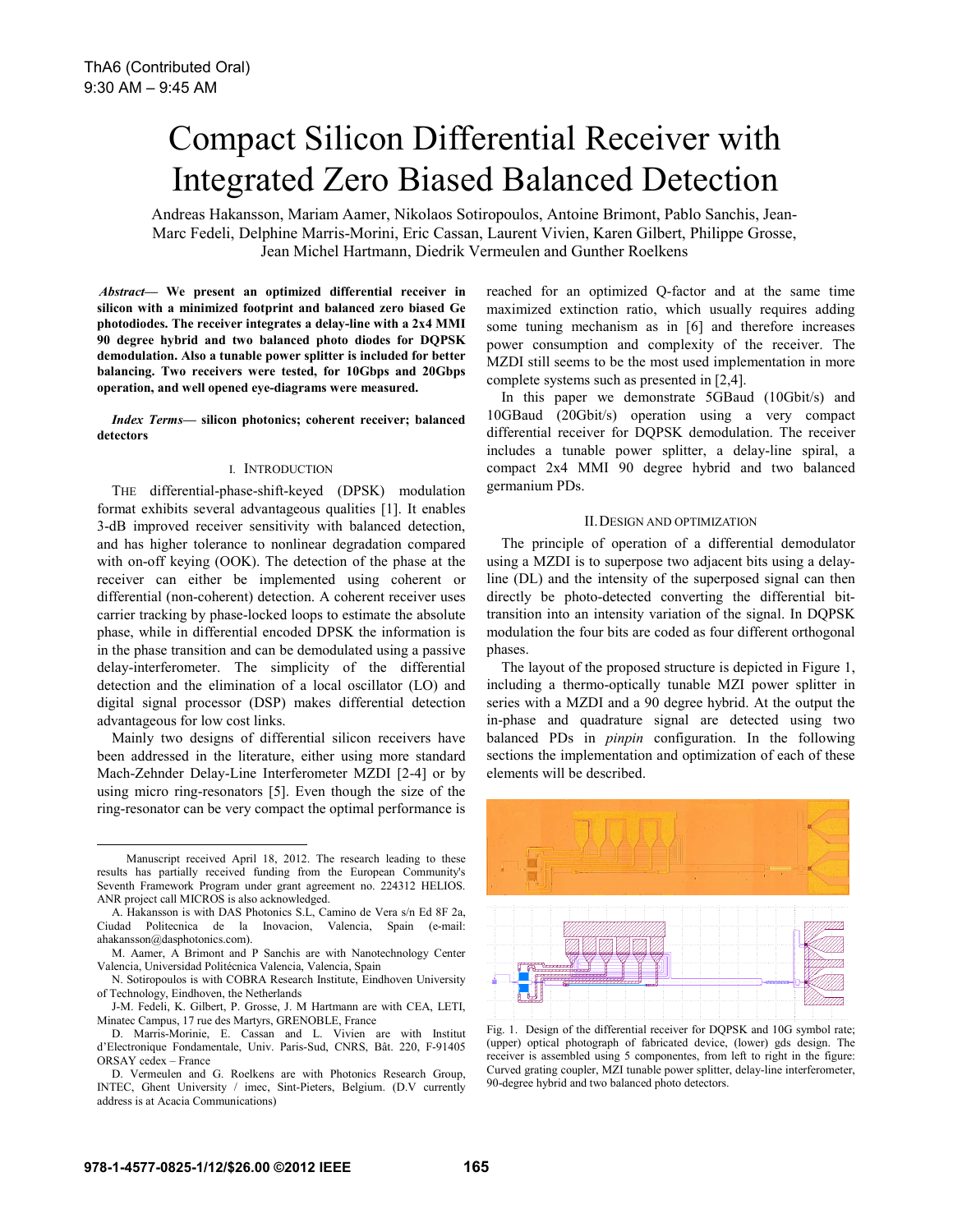# *A.Curved grating couplers*

The grating couplers are standard curved gratings [7]. Curved gratings are used in order to minimize the size of the chip since there will be no need to include spot size converters.

## *B. MZI tunable power splitter*

To maximize the sensitivity of the receiver the output of the MZDI has to be balanced. To deal with the (potentially varying from run to run) loss in the delay-line, resulting in unbalanced behavior, we include a tunable power splitter at the input of the MZDI. If needed, we can now use microheaters to actively tune the input power, the propagation loss can then be compensated for by directing more optical power into the delay-line arm in order to have perfect balance at the output. The MZI switch is designed using two identical spirals which will optimize the footprint and the bandwidth of the device.

## *C.MZDI*

Two different receivers with different delay-lines lengths were tested, including 5G and 10G symbol rates. The length for the 5G and 10G delay-lines are approximately 1.8cm and 0.9cm, respectively. On the one hand, we want to fold these delay-lines into spirals to have a maximum compactness of the receiver, on the other hand we want to minimize propagation losses. Even though 5 micron bend radius is considered close to loss-less we wanted to make sure no extra loss was introduced in the spirals. By using adiabatic bendings there is a smooth transition to the tight curvature and no loss is expected [8]. The 18 mm and 9 mm spirals have been folded to a minimal footprint occupying only 1.1 mm  $\times$  0.1 mm and 0.6 mm  $\times$  0.1 mm, respectively.

# *D.90 degree hybrid*

Instead of the more standard implementation of a DQPSK receiver with two parallel MZDI, each coupled to a 180 degree hybrid, here a single MZDI is used coupled to a 90 degree hybrid. This will both minimize the chip area by almost a factor of two as well as the number of active controls needed for tuning.

Here we use a 2x4 MMI design with shallowly etched multimode region. The device has a footprint of only 0.1 mm  $\times$  0.1 mm and exhibits a common mode rejection ratio (CMRR) better than  $-20$  dBe and phase errors better than  $\pm 5$ degrees in a 50 nm bandwidth [9].

#### *E.Balanced Photodetectors*

To have a 3dB increase in sensitivity of the receiver, balanced detection is used instead of single detection. We here use zero bias balanced detection and we can hence scale down the complexity and size of the receiver by excluding the need of a decoupling capacitor. Also, by using one single detector in a *pinpin* configuration, additional wire bonding or metal connections are eliminated since the signal is directly extracted from one single central pad. Here a lateral *pinpin* germanium balanced photodetector, only 10 µm long, is selectively grown at the end of silicon waveguides. The

photodiodes used are comparable to the ones having a bandwidth above 10GHz for any negative voltage bias [10] , which clearly is sufficient for our application. The responsivity is measured to 1 A/W at 1550 nm using 0 to -2V bias with a dark current of 10nA.

#### III. SIMULATIONS

Figure 2 shows the simulated spectral response of the MZDI and the two balanced photodiodes using the transfer matrix method [11]. On the x-axis is the differential phase with respect to the two adjacent bits. The two curves are shifted exactly 90 degrees with respect to each other in order to obtain the four different states on the DQPSK modulation format. The states are marked in the figure as dotted vertical lines at the four different orthogonal phases at,  $-90$ ,  $0$ ,  $+90$ , and  $+180$ degrees.



Fig. 2. The simulated output of the receiver. The two curves represent how the in-phase and quadrature detected current from the two diodes varies with the differential phase. The four different two-bits states are marked as dotted lines at -90, 0, 90, and 180 degrees, corresponding to [+1 +1], [-1 +1], [-1 -1], and [+1 -1], respectively.

#### IV. FABRICATION

On SOITEC optical SOI with 220nm Si on 2µm BOX, the process starts with the deposition of 100nm High Temperature Oxide (HTO) on top of the silicon layer. The gratings and the waveguide arms are first patterned, followed by RIE silica etching with  $C_4F_8$ , which defines a hardmask. The silicon is then partially etched (65nm) with HBr and controlled by ellipsometry in order to define precisely the grating teeth depth. In the second lithography step, the gratings are protected by the resist and the remaining hardmask serves for the waveguides in a self-alignment process. Then a full silicon etch down to the box completes the waveguide fabrication. We then defined cavities for the selective epitaxial growth of Germanium. This is achieved by deposition of a silica layer which is etched at the end of waveguides. In order to achieve direct coupling, the silicon part of the cavities is etched down to 50nm on top of the BOX. Germanium was then selectivity grown in the cavities and CMP used to adjust the thickness around 300nm. The doped regions (N and P) of the lateral Ge photodetector are defined sequentially by ion implantation of Phosphorus and Boron. A 400nm thick SiO2 was deposited and a deposition and etching of 100nm of Ti/TiN defined the heaters. Then after deposition of  $500$ nm of  $SiO<sub>2</sub>$  and two-step openings, the electrodes were defined by Ti/TiN/AlCu metal